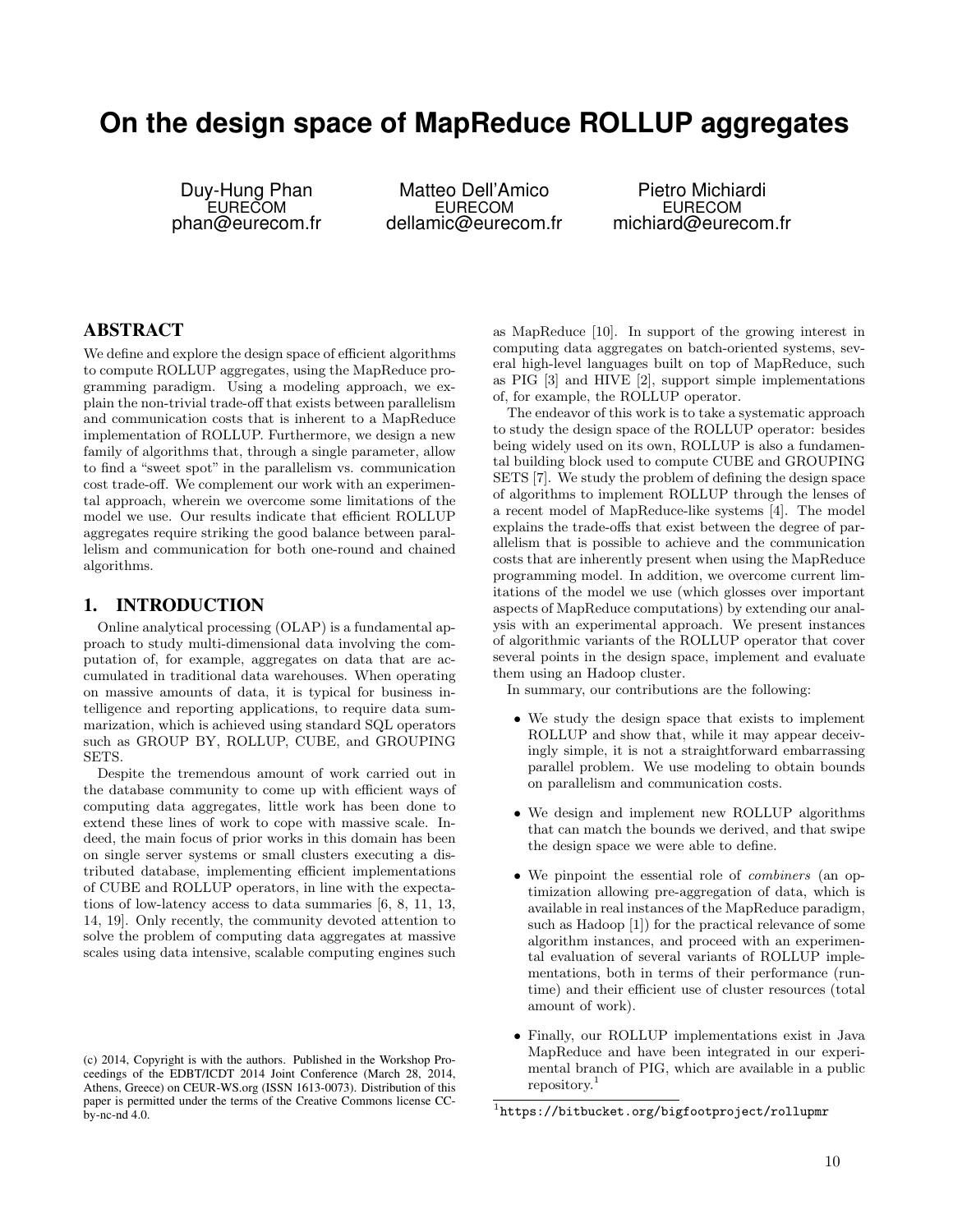The remainder of this paper is organized as follows. Section 2 provides background information on the model we use in our work and presents related work. Section 3 illustrates a formal problem statement and Section 4 presents several variants of ROLLUP algorithms. Section 5 outlines our experimental results to evaluate the performance of the algorithms we introduce in this work. Finally, Section 6 concludes our work and outlines future research directions.

# 2. BACKGROUND AND RELATED WORK

We assume the reader to be familiar with the MapReduce [10] paradigm and its open-source implementation Hadoop [1, 20]. First, we give a brief summary of the model introduced by Afrati *et al.* [4], which is the underlying tool we use throughout our paper. Then, we present related works that focus on the MapReduce implementation of popular data analytics algorithms.

The MapReduce model. Afrati *et al.* [4] recently studied the MapReduce programming paradigm through the lenses of an original model that elucidates the trade-off between parallelism and communication costs of single-round MapReduce jobs. The model defines the design space of a MapReduce algorithm in terms of *replication rate* and *reducerkey size*. The replication rate *r* is the average number of  $\langle \text{key}, \text{value} \rangle$  pairs created from each input in the map phase, and represents the communication cost of a job. The reducerkey size  $q$  is the upper bound of the size of list of values associated to a reducer-key. Jobs have higher degrees of parellelism when *q* is smaller. For some problems, parallelism comes at the expense of larger communication costs, which may dominate the overall execution time of a job.

Afrati *et al.* show how to determine the relation between *r* and *q*. This is done by first bounding the amount of input a reducer requires to cover its outputs. Once this relation is established, a simple yet effective "recipe" can be used to relate the size of the input of a job to the replication rate and to the bounds on output covering introduced above. As a consequence, given a problem (*e.g.*, finding the Hamming distance between input strings), the model can be used to establish bounds on *r* and *q*, which in turn define the design space that instances of algorithms solving the original problem may cover.

Related work. Designing efficient MapReduce algorithms to implement a wide range of operations on data has received considerable attention recently. Due to space limitations, we cannot give justice to all works that addressed the design, analysis and implementation of graph algorithms, clustering algorithms and many other important problems: here we shall focus on algorithms to implement SQL-like operators. For example, the relational JOIN operator is not supported directly in MapReduce. Hence, attempts to implement efficient JOIN algorithms in MapReduce have flourished in the literature: Blanas *et al.* [9] studied *Repartition Join*, *Broadcast Join*, and *Semi-Join*. More recent work tackle more general cases like theta-joins [17] and multi-way-joins [5].

With respect to OLAP data analysis tasks such as CUBE and ROLLUP, efficient MapReduce algorithms have only lately received some attention. A first approach to study CUBE and ROLLUP aggregates has been proposed by Nandi *et al.* [16]; this algorithm, called "naive" by the authors, is called *Vanilla* in this work. MR-Cube [16] mainly focuses on

algebraic aggregation functions, and deals with data skew; it implements the CUBE operator by breaking the algorithm in three phas-es. A first job samples the input data to recognize possible reducer-unfriendly regions; a second job breaks those regions into sub-regions, and generates corresponding  $\langle \text{key}, \text{value} \rangle$  pairs to all regions, to perform partial data aggregation. Finally, a last job reconstructs all sub-regions results to form the complete output. The MR-Cube operator naturally implements ROLLUP aggregates. However in the special case of ROLLUP, the approach has two major drawbacks: it replicates records in the map phase as in the naive approach and it performs redundant computation in the reduce phase.

For the sake of completeness, we note that one key idea of our work (in-reducer grouping) shares similar traits to what is implemented in the Oracle database [7]. However, the architectural differences with respect to a MapReduce system like Hadoop, and our quest to explore the design space and trade-offs of ROLLUP aggregates make such work complementary to ours.

## 3. PROBLEM STATEMENT

We now define the ROLLUP operation as a generalization of the SQL ROLLUP clause, introducing it by way of a running example. We use the same example in Section 4 to elucidate the details of design choices and, in Section 5, to benchmark our results.

ROLLUP can be thought of as a hierarchical GROUP BY at various granularities, where the grouping keys at a coarser granularities are a subset of the keys at a finer granularity. More formally, we define the ROLLUP operation on an input *data set*, an *aggregation function*, and a set of *n hierarchical granularities*:

- *•* We consider a *data set* akin to a database table, with *M* columns  $c_1, \ldots, c_M$  and *L* rows  $r_1, \ldots, r_L$  such that each row  $r_i$  corresponds to the  $(r_{i1}, \ldots, r_{iM})$  tuple.
- Given a set of rows  $R \subseteq \{r_1, \dots r_L\}$ , an *aggregation function*  $f(R)$  produces our desired result.
- *n granularities*  $d_1, \ldots, d_n$  determine the groupings that an input data is subject to. Each *d<sup>i</sup>* is a subset of  ${c_1, \dots, c_M}$ , and granularities are *hierarchical* in the sense that  $d_i \subsetneq d_{i+1}$  for each  $i \in [1, n-1]$ .

The ROLLUP computation returns the result of applying *f* after grouping the input by the set of columns in each granularity. Hence, the output is a new table with tuples corresponding to grouping over the finest  $(d_n)$  up to the coarsest (*d*1) granularity, denoting irrelevant columns with an ALL value [12].

Example. Consider an Internet Service provider which needs to compute aggregate traffic load in its network, per day, month, year and in overall. We assume input data to be a large table with columns  $(c_1, c_2, c_3, c_4)$  corresponding to (year, month, day, payload<sup>2</sup>). A few example records from this dataset are shown in the following:

| (2012, 3, 14, 1)  |  |  |  |
|-------------------|--|--|--|
| (2012, 12, 5, 2)  |  |  |  |
| (2012, 12, 30, 3) |  |  |  |
| (2013, 5, 24, 4)  |  |  |  |
|                   |  |  |  |

<sup>&</sup>lt;sup>2</sup>In Kilobytes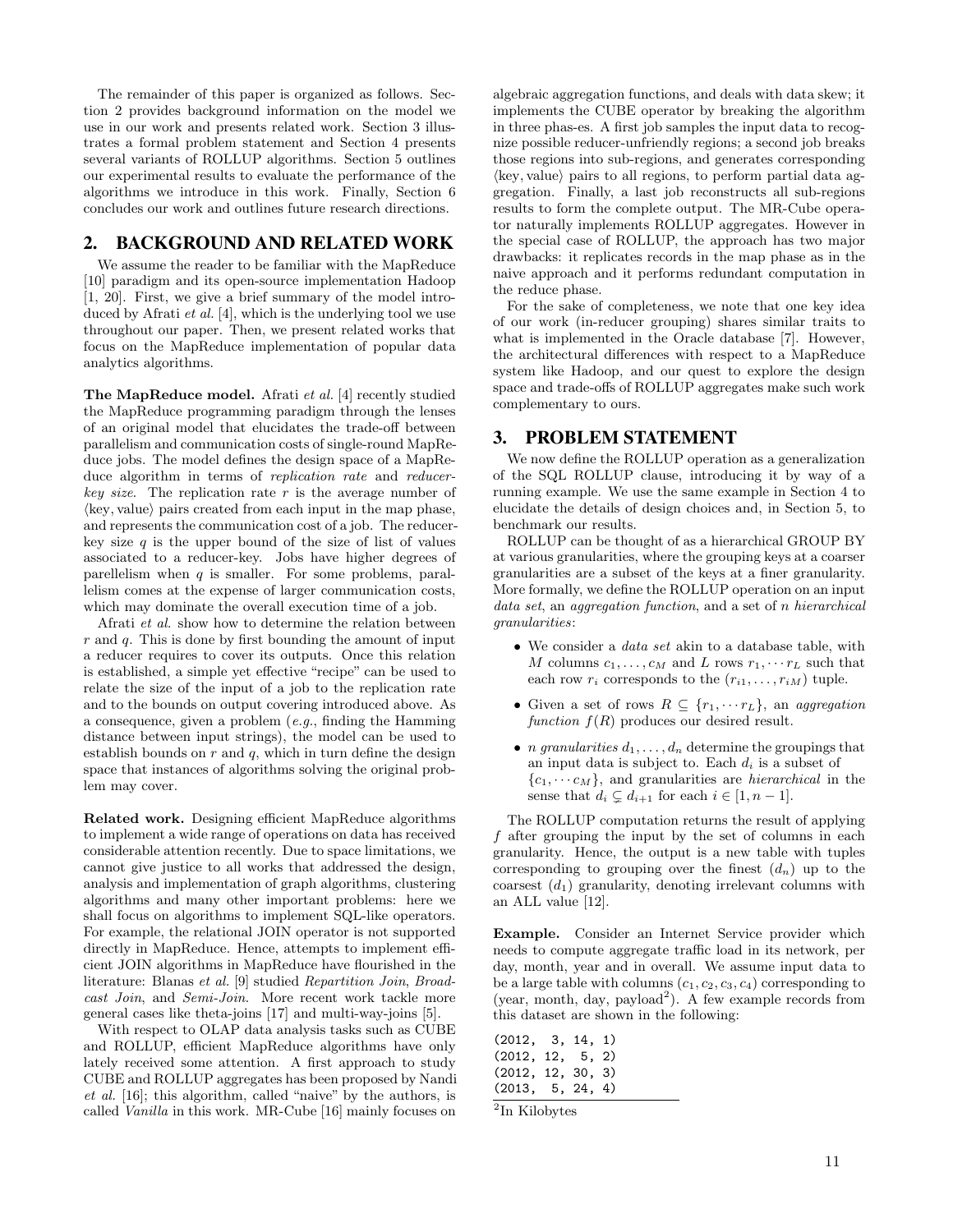The aggregation function *f* outputs the sum of values over the *c*<sup>4</sup> (payload) column. Besides SUM, other typical aggregation functions are MIN, MAX, AVG and COUNT; it is also possible to consider aggregation functions that evaluate data in multiple columns, such as for example correlation between values in different columns.

Input granularities are  $d_1 = \emptyset$ ,  $d_2 = \{ \text{year} \}, d_3 = \{ \text{year} \}$ month, and  $d_4 = \{$ year, month, day, The highest granularity,  $d_1 = \emptyset$ , groups on no columns and is therefore equivalent to a SQL GROUP BY ALL clause that computes the overall sum of the payload column; such an overall aggregation is always computed in SQL implementations, but it is not required in our more general formulation. We will see in the following that "global" aggregation is problematic in MapReduce.

In addition to aggregation on hierarchical time periods as in this case, ROLLUP aggregation applies naturally to other cases where data can be organized in tree-shaped taxonomies, such as for example country-state-region or unitdepartment-employee hierarchies.

If applied on the example, the ROLLUP operation yields the following result (we use '\*' to denote ALL values):

| (2012, | З,       | 14,      | 1)  |
|--------|----------|----------|-----|
| (2012, | З,       | $^*$ .   | 1)  |
| (2012, | 12.      | 5,       | 2)  |
| (2012, | 12.      | 30,      | 3)  |
| (2012, | 12.      | $\ast$ . | 5)  |
| (2012, | $^*$ .   | $\ast$ . | 6)  |
| (2013, | 5,       | 24.      | 4)  |
| (2013, | 5,       | $\ast$ . | 4)  |
| (2013. | *.       | $\ast$ . | 4)  |
| $($ *. | $\ast$ . | $\ast$ . | 10) |

Rows with ALL values represent the result of aggregation at coarser granularities: for example, the (2012, \*, \*, 6) tuple is the output of aggregating all tuples from year 2012.

Aggregation Functions and Combiners. In MapReduce, it is possible to pre-aggregate values computed in mappers by defining *combiners*. We will see in the following that combiners are crucial for the performance of algorithms defined in MapReduce. While many useful aggregation functions are subsceptible to being optimized through combiners, not all of them are. Based on the definition by Gray *et al.* [12], when an aggregation function is *holistic* there is no constant bound on the size of a combiner output; representative holistic functions are MEDIAN, MODE and RANK.

The algorithms we define are differently subsceptible to the presence and effectiveness of combiners. When discussing the merits of each implementation, we also consider the case where aggregation functions are holistic and hence combiners are of little or no use.

#### 4. THE DESIGN SPACE

We explore the design space of ROLLUP, with emphasis on the trade-off between communication cost and parallelism. We first apply a model to obtain theoretical bounds on replication rate and reducer key size; we then consider two algorithms (Vanilla and In-Reducer Grouping) that are at the end-points of the aforementioned trade-off, having respectively maximal parallelism and minimal communication cost. We follow up by proposing various algorithms that operate in different, and arguably more desirable, points of the trade-off space.

# 4.1 Bounds on Replication and Parallelism

Here we adopt the model by Afrati *et al.* [4] to find upper and lower bounds for the replication rate. Note that the model, unfortunately, does not account for combiners nor for multi-round MapReduce algorithms.

First, we define the number of all possible inputs and outputs to our problem, and a function  $g(q)$  that allows to evaluate the number of outputs that can be covered with *i* input records. To do this, we refer to the definitions in Section 3:

- 1. **Input set:** we call  $C_i$  the number of different values that each column *c<sup>i</sup>* can take. The total number of inputs is therefore  $|I| = \prod_{i=1}^{M} C_i$ .
- 2. Output set: for each granularity  $d_i$ , we denote the number of possible grouping keys as  $N_i = \prod_{C_i \in d_i} C_i$ and the number of possible values that the aggregation function can output as  $A_i$ <sup>3</sup>. Thus, the total number of outputs is  $|O| = \sum_{i=1}^{n} N_i A_i$ .
- 3. Covering function: let us consider a reducer that receives  $q$  input records. For each granularity  $d_i$ , there are  $N_i$  grouping keys, each one grouping  $|I|/N_i$  inputs and producing *A<sup>i</sup>* outputs. The number of groups that the reducer can cover at granularity  $d_i$  is therefore no more than  $\left\lfloor qN_i/|I|\right\rfloor$ , and the covering function is  $g(q) = \sum_{i=1}^{n} A_i \left[ \frac{qN_i}{|I|} \right]$ k *.*

Lower Bound on Replication Rate. We consider *p* reducers, each receiving  $q_i \leq q$  inputs and covering  $g(q_i)$  outputs. Since together they must cover all outputs, it must be the case that  $\sum_{j=1}^{p} g(q_j) \geq |O|$ . This corresponds to

$$
\sum_{j=1}^{p} \sum_{i=1}^{n} A_i \left[ \frac{q_j N_i}{|I|} \right] \ge \sum_{i=1}^{n} N_i A_i.
$$
 (1)

Since  $q_j N_i / |I| \geq |q_j N_i / |I|$ , we obtain the lower bound of the replication rate *r* as:

$$
r = \sum_{i=1}^{p} \frac{q_i}{|I|} \ge 1.
$$
 (2)

Equation 2 seems to imply that ROLLUP aggregates is an *embarassingly parallel* problem: the  $r \geq 1$  bound on replication rate does not depend on the size  $q_i$  of reducers. In Section 4, we show – for the first time – an instance of an algorithm that matches the lower bound. Instead, known instances of ROLLUP aggregates have a larger replication rate, as we shall see next.

Limits on Parallelism. Let us now reformulate Equation 2, this time requiring only that the output of the coarsest granularity  $d_1$  is covered. We obtain

$$
\sum_{j=1}^p \left\lfloor \frac{q_j N_1}{|I|} \right\rfloor \ge N_1.
$$

<sup>&</sup>lt;sup>3</sup>For the limit case  $d_i = \emptyset$ ,  $N_i = 1$ , corresponding to the single empty grouping key.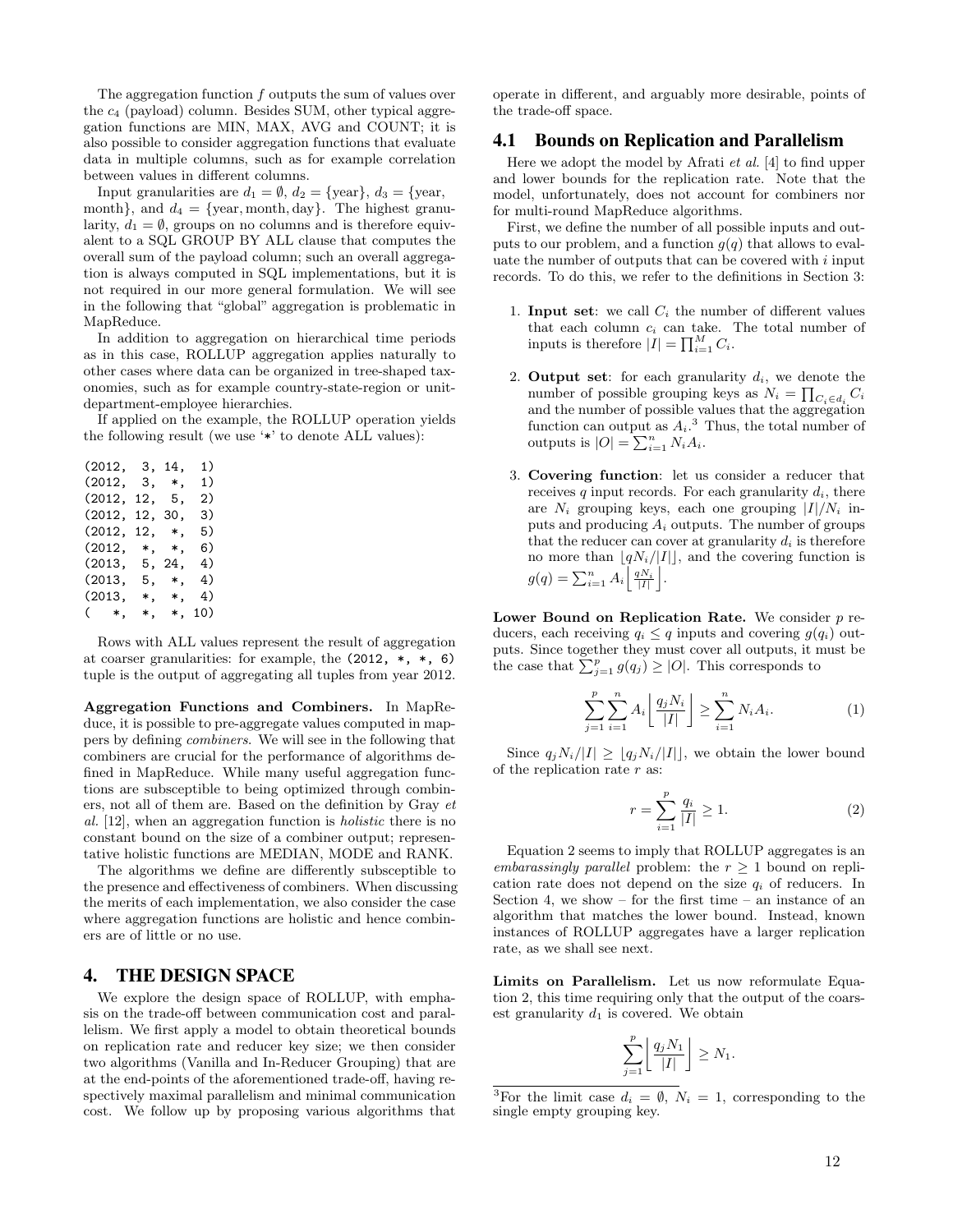Clearly, the output *cannot be covered* (the left side of the equation would be zero) unless there are reducers receiving at least  $q_j \geq |I|/N_1$  input records. Indeed, the coarsest granularity imposes hard limits on the parallelism, requiring to broadcast the full input on at most  $N_1$  reducers. This is exacerbated if  $-$  as it is the case with the standard SQL ROLLUP – there is an overall aggregation, resulting in  $d_1 = \emptyset$ ,  $N_1 = 1$  and therefore  $q_j \geq |I|$ . A *single reducer* needs to receive *all the input*: it appears that no parallelism whatsoever is possible.

As we show in the following, this negative result however depends on the limitations of the model: by applying combiners and/or multiple rounds of MapReduce computation, it is indeed possible to compute efficient ROLLUP aggregates in parallel.

Maximum Achievable Parallelism. Our model considers parallelism as determined by the number of reducers  $p$  and the number of input records  $q_i$  each of them processes. However, one may also consider the number of *output* records produced by each reducer: in that case, the maximum parallelism achievable is when each reducer produces at most a single output value. This can be obtained by assigning each grouping key in each granularity to a different reducer; the aggregation function is then guaranteed to output only one of the *A<sup>i</sup>* possible values. This, however, implies a replication rate  $r = n$ ; an implementation of the idea is described in the following section.

#### 4.2 Baseline algorithms

Next, we define two baseline algorithms to compute ROLLUP aggregates: Vanilla, which is discussed in [16], and *In Reducer Grouping*, which is our contribution. Then, we propose a hybrid approach that combines both baseline techniques.

Vanilla Approach. We describe here an approach that maximizes parallelism at the detriment of communication cost; since this is the approach which is currently implemented in Apache Pig [15] we refer to it as Vanilla. Nandi *et al.* [16] refer to it as "naive".

The ROLLUP operator can be considered as the result multiple GROUP BY operations: each of them is carried out at a different granularity. Thus, to perform ROLLUP on *n* granularities, for each record, the vanilla approach generates exactly *n* records corresponding to these *n* grouping sets (each grouping sets belongs to one granularity). For instance, taking as input the (2012, 3, 14, 1) record of the running example, this approach generates 4 records as outputs of the map phase:

|  |  | $(2012, 3, 14, 1)$ (day granularity)   |
|--|--|----------------------------------------|
|  |  | $(2012, 3, * , 1)$ (month granularity) |
|  |  | $(2012, *, *, 1)$ (year granularity)   |
|  |  | $(*, *, *, 1)$ (overall granularity)   |

The Reduce step performs exactly as the reduce step of a GROUP BY operation, using the first three records (year, month, day) as keys. By doing this, reducers pull all the data that is needed to generate each output record (shuffle step), and compute the aggregate (reduce step). Figure 1 illustrates a walk-through example of the vanilla approach with just 2 records.



Figure 1: Example for the vanilla approach.

*Parallelism and Communication Cost.* The final result of ROLLUP is computed in a single MapReduce job. As discussed above, this implementation obtains the maximum possible degree of parallelism, since it can be parallelized up to a level where a single reducer is responsible of a single output value. On the other hand, this algorithm requires maximal communication costs, since for each input record, *n* map output records are generated. In addition, when the aggregation operation is *algebraic* [12], redundant computation is carried out in the reduce phase, since results computed for finer granularities cannot be reused for the coarser ones.

*Impact of Combiners.* This approach largely benefits from combiners whenever they are available, since they can compact the output computed at the coarser granularity (*e.g.*, in the example the combiner is likely to compute a single per-group value at the *year* and overall granularity). Without combiners, a granularity such as overall would result in shuffling data from *every input tuple* to a *single reducer*.

While combiners are very important to limit the amount of data sent along the network, the large amount of temporary data generated with this approach is still problematic: map output tuples need to be buffered in memory, sorted, and eventually spilled to disk if the amount of generated data does not fit in memory. This results, as we show in Section 5, in performance costs that are discernible even when combiners are present.

In-Reducer Grouping. After analyzing an approach that maximizes parallelism, we now move to the other end of the spectrum and design an algorithm that minimizes communication costs. In contrast to the Vanilla approach, where the complexity resides on the Map phase and the Reduce phase behaves as if implementing an ordinary GROUP BY clause, we propose an In-Reducer Grouping (IRG) approach, where all the logic of grouping is performed in the Reduce phase.

In-Reducer Grouping makes use of the possibility to define a *partitioner* in Hadoop [10, 20]. The mapper selects the columns of interest (in our example, all columns are needed, so the map function is simply the identity function). The keys are the finest granularity *d<sup>n</sup>* (*day* in our example) but data is partitioned only by the columns of the coarsest granularity  $d_1$ . In this way, we can make sure that 1) each reducer receives enough data to compute the aggregation function even for the coarsest granularity  $d_1$ ; 2) the intermediate keys are sorted [10, 20], so for every grouping key of any granularity  $d_i$ , the reducer will process consecutively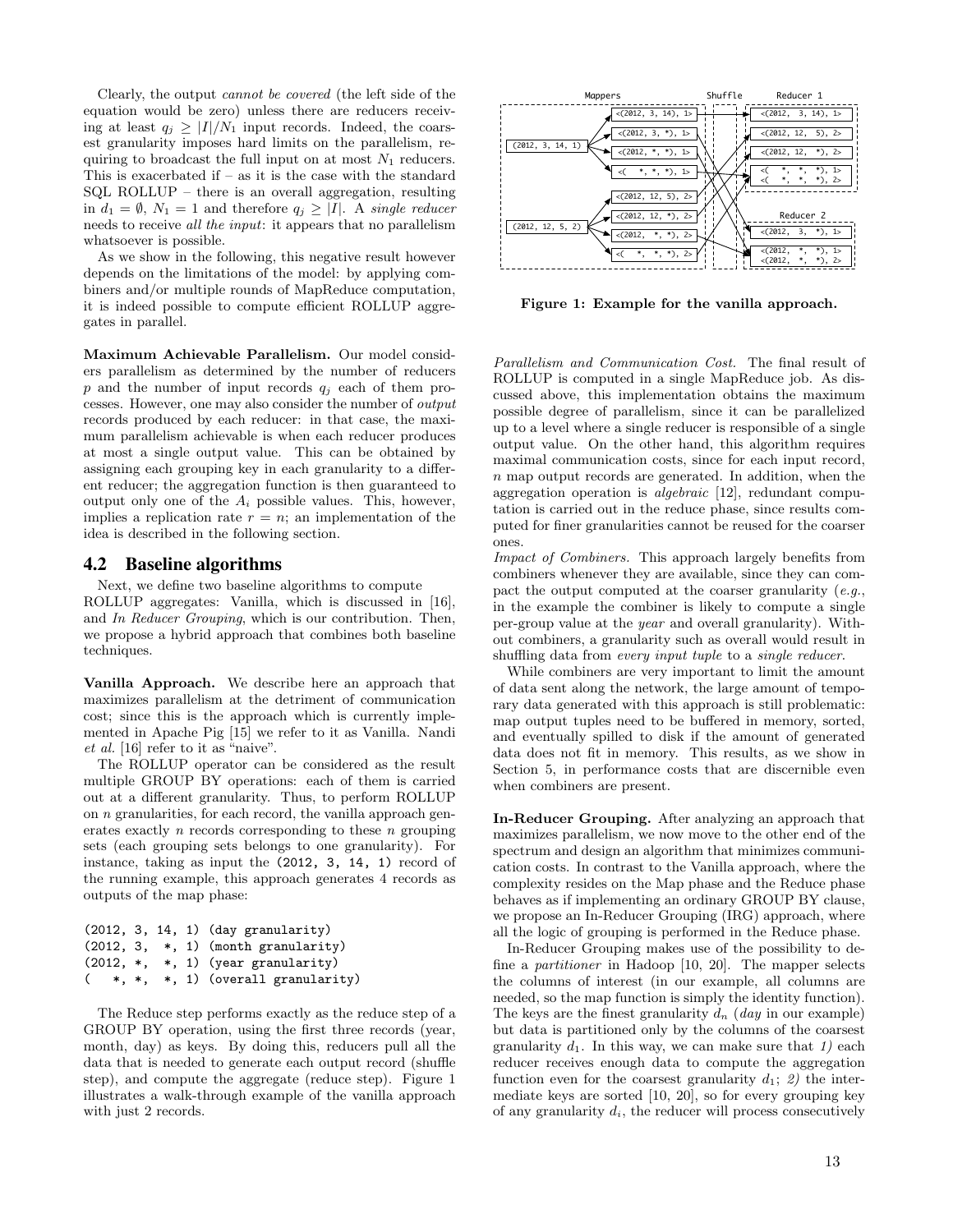

Figure 2: Example for the IRG approach.

*all* records pertaining to the given grouping key.

Figure 2 shows an example of the IRG approach. The mapper is the identity function, producing *(year, month, day)* as the keys and *payload* as the value. The coarsest granularity  $d_1$  is overall, and  $N_1 = 1$ : hence, all  $\langle \text{key}, \text{value} \rangle$ pairs are sent to a single reducer. The reducer groups all values of the same key, and processes the list of values associated to that key, thus computing the sum of all values as the total payload *t*. The grouping logic in the reducer also takes care of sending *t* to *n* grouping keys constructed from the reducer input key. For example, with reference to Figure 2, the input pair (<2012, 3, 14>, 1) implies that value  $t = 1$  is sent to grouping keys (2012, 3, 14), (2012, 3, \*), (2012, \*, \*) and  $(*, *, *)$ . The aggregators in these grouping keys accumulate all *t* values they receive. When there is no more *t* value for a grouping key (in our example, when *year* or *month* change, as shown by the dashed lines in Figure 2), the aggregator outputs the final aggregated value.

The key observation we exploit in the IRG approach is that a secondary, lexicographic sorting, is fundamental to minimize state in the reducers. For instance, at *month* granularity, when the reducer starts processing pair (<2013, 5, 24>, 4), then we are guaranteed that all grouping keys of month smaller than (2013, 5) (*e.g.* (2012, 12)) have already been processed and should be output without further delay. This way reducers need not keep track of aggregators for previous grouping keys: reducers only use *n* aggregators, one for each granularity.

To summarize, the IRG approach extensively relies on the idea of an *on-line algorithm*: it makes a single pass over its input, maintaining only the necessary state to accumulate aggregates (both algebraic and holistic) at different granularities, and produces outputs as the reduce function iterates over the input.

*Parallelism and Communication Cost.* Since mappers output one tuple per input record, the replication rate of the IRG algorithm meets the lower bound of 1, as showed in Equation 2. On the other hand, this approach has limited parallelism, since it uses no more reducers than the number  $N_1$  of grouping keys at granularity  $d_1$ . In particular, when an overall aggregation is required, IRG can only work on a *single reducer*. As a result, IRG is likely to perform less work and require less resources than the Vanilla approach described previously, but it cannot benefit from paralleliza-



Figure 3: Pivot position example.

tion in the reduce phase.

*Impact of Combiners.* Since the IRG algorithm minimizes communication cost, combiners only perform well if preaggregation at the finest granularity  $d_n$  is beneficial – *i.e.*, if the number of rows *L* in the data set is definitely larger than the number of grouping keys at the finest granularity,  $N_n$ . As such, the performance of the IRG approach suffers the least from the absence of combiners, *e.g.* when aggregation functions are not algebraic.

If the aggregate function is algebraic, however, the IRG algorithm is designed to re-use results from finer granularities in order to build the aggregation function *hierarchically*: in our running example, the aggregate of the total payload processed in a month can be obtained by summing the payload processed in the days of that month, and the aggregate for a year can likewise be computed by adding up the total payload for each month. Such an approach saves and reuses computation in a way that is not possible to obtain with the Vanilla approach.

**Hybrid approach:** Vanilla  $+$  IRG. We have shown that Vanilla and IRG are two "extreme" approaches: the first one maximizes parallelism at the expense of communication cost, the second one instead minimizes communication cost but does not provide good parallelism guarantees.

Neither approach is likely to be an optimal choice for such a tradeoff: in a realistic system, we are likely to have way less reducers than number of output tuples to generate (therefore making the extreme parallelism guarantees produced by Vanilla excessive); however, in particular when an overall aggregate is needed, it is reasonable to require an implementation that does not have the bottleneck of a single reducer.

In order to benefit at once from an acceptable level of parallelism and lower communication overheads, we propose an *hybrid* algorithm that fixes a *pivot* granularity *P*: all aggregate functions on granularities between  $d_P$  and  $d_n$  are computed using the IRG algorithm, while aggregates for granularities above *d<sup>P</sup>* are obtained using the Vanilla approach. A choice of  $P = 1$  is equivalent to the IRG algorithm, while  $P = n$  corresponds to the Vanilla approach.

Let us consider again our running example, and fix the pivot position at  $P = 3$ , as shown in Figure 3. This choice implies that aggregates for the overall and *year* granularities  $d_1, d_2$  are computed using the Vanilla approach, while aggregates for the other granularities *d*3*, d*<sup>4</sup> (*month* and *day*) are obtained using the IRG algorithm. For example, for the (2012, 3, 14, 1) tuple, the hybrid approach produces *three* output records at the mapper:

|  |  | $(2012, 3, 14, 1)$ (day granularity) |
|--|--|--------------------------------------|
|  |  | $(2012, *, *, 1)$ (year granularity) |
|  |  | $(*, *, *, 1)$ (overall granularity) |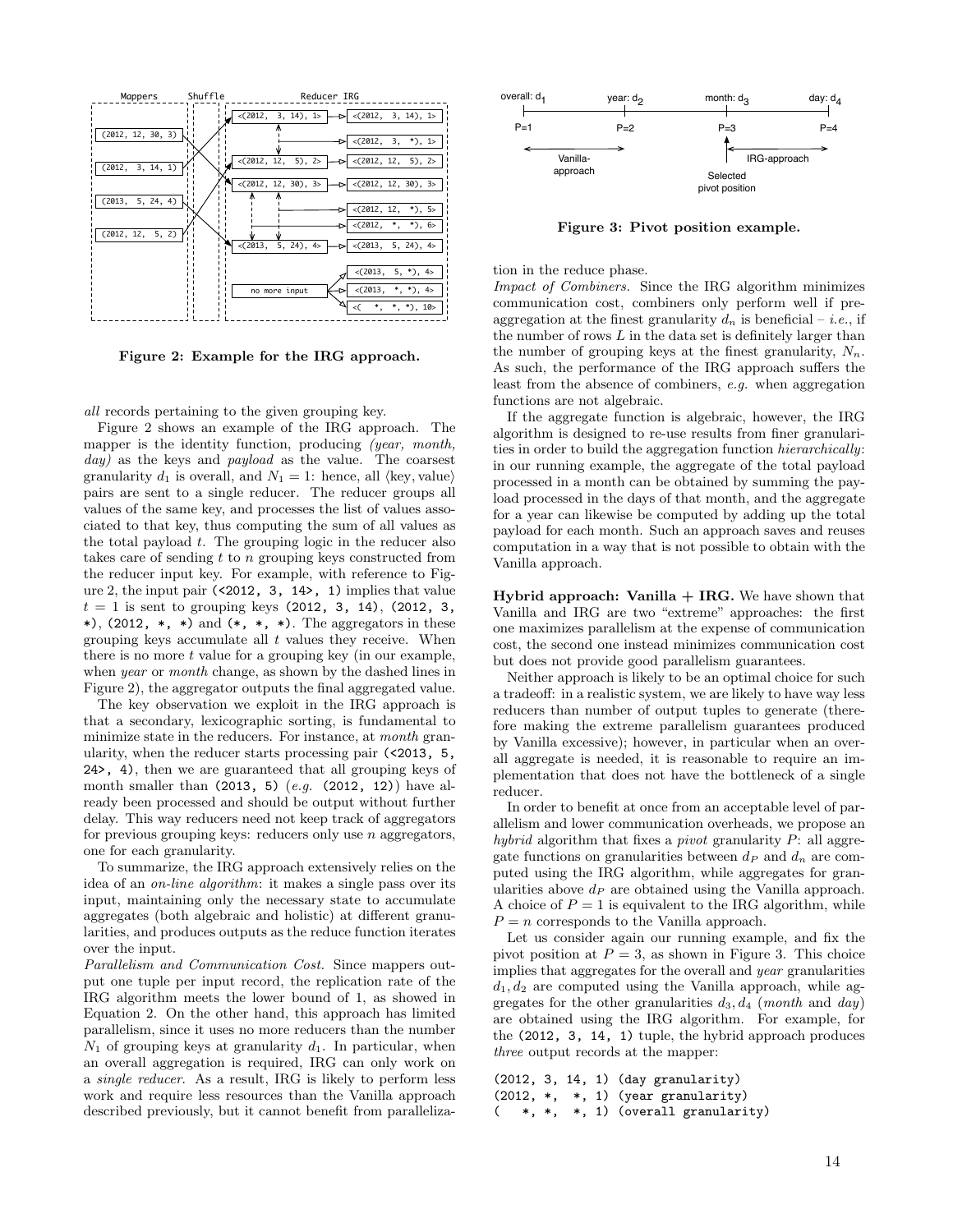

Figure 4: Example for the Hybrid Vanilla + IRG approach.

In this case the map output key space is partitioned by the month granularity, so that there is *1)* one reducer per each month in the input dataset, that computes aggregates for granularities up to the month level, and *2)* multiple reducers that compute aggregates for the *overall* and *year* granularities. Figure 4 illustrates an example with two reducers.

Some remarks are in order. Assuming a uniform distribution of the input dataset, the load on reducers of type *1)* is expected to be evenly shared, as an input partition corresponds to an individual month and not the whole dataset. The load on reducers of type *2)* might seem still prohibitive; however, we note that when combiners are in place they are going to vastly reduce the amount of data sent to the reducers responsible of the overall and *year* aggregate computation. For our example, the reducers of type *2)* receive few input records, because the overall and *year* aggregates can be largely computed in the map phase. Furthermore, we remark that the efficiency of combiners in reducing input data to reducers (and communication costs) is very high for coarse granularities, and decreases towards finer granularities: this is why the IRG algorithm applies the Vanilla approach from the pivot position, up to coarse granularities. *Parallelism and Communication Cost.* The performance of the hybrid algorithm depends on the choice of *P*: the replication rate (before combiners) is *P*. The number of reducer that this approach can use is the total of 1)  $N_P$  grouping keys that are handled with the IRG algorithm, and *2)*  $\sum_{i=0}^{P-1} N_i$  grouping keys that are handled with the Vanilla approach. Ideally, an *a priori* knowledge of the input data can be used to guide the choice of the pivot position. For example, if the data in our running example is known to span over tens of years and we know we only have ten reducer slots available (*i.e.*, at most ten reducer tasks can run concurrently), a choice of partitioning by year  $(P = 2)$  would be reasonable. Conversely, if the dataset only spans a few years and hundreds of reducer slots are available, then it would be better to be more conservative and choose  $P = 3$ or  $P = 4$  to obtain better parallelism at the expense of a higher communication cost.

*Impact of Combiners.* The hybrid approach heavily relies of combiners. Indeed, when combiners are not available, all input data will be sent to the one reducer in charge of the overall granularity; in this case, it is then generally better to choose  $P = 1$  and revert to the IRG algorithm. However, when the combiners are available, the benefit for the hybrid approach is considerable, as discussed above.



Figure 5: Example for the Hybrid IRG  $+$  IRG approach.

#### 4.3 Alternative hybrid algorithms

We now extend the hybrid approach we introduced previously, and propose two alternatives: a single job involving two parallel IRG instances, and a chained job involving a first IRG computation and a final IRG aggregation.

Hybrid approach:  $IRG + IRG$ . In the previous section, we have shown that it is possible to design an algorithm aiming at striking a good balance between parallelism and replication rate, using a single parameter, *i.e.* the pivot position. In the baseline hybrid approach, parallelism is an increasing function of the replication rate, so that better parallelism is counterbalanced by higher communication costs in the shuffle phase.

Here, we propose an alternative approach that results in a constant replication rate of 2: the "trick" is to replace the Vanilla part of the baseline hybrid algorithm with a second IRG approach. Using the same running example as before, for the tuple (2012, 3, 14, 1), and selecting the pivot position  $P = 3$ , the *two* map output records are:

```
(2012, 3, 14, 1) (day granularity)
(2012, *, *, 1) (year granularity)
```
Figure 5 illustrates a running example. In this case, the map output key space is partitioned by the *month* granularity, such that there is one reducer per month that uses the IRG algorithm to compute aggregates; in addition, there is *one reducer* receiving all tuples having ALL values taking care of the *year* and overall granularities, using again the IRG approach. As before, the role of combiners is crucial: the amount of (year, \*, \*, payload) tuples that are sent to the single reducer taking care of *year* and *overall* aggregates is likely to be very small, because opportunities to compute partial aggregates in the map phase are higher for coarser granularities.

*Parallelism and Communication Cost.* This algorithm has a constant replication rate of 2. As we show in Section 5, the choice of the pivot position *P* is here much less decisive than for the baseline hybrid approach: this can be explained by the fact that moving the pivot to finer granularities does not increase communication costs, as long as the load on the reducer taking care of the aggregates for coarse granularities remains low.

*Impact of Combiners.* Similarly to the baseline hybrid approach, this algorithm relies heavily on combiners; if combiners are not available, then, a simple IRG approach would be preferable.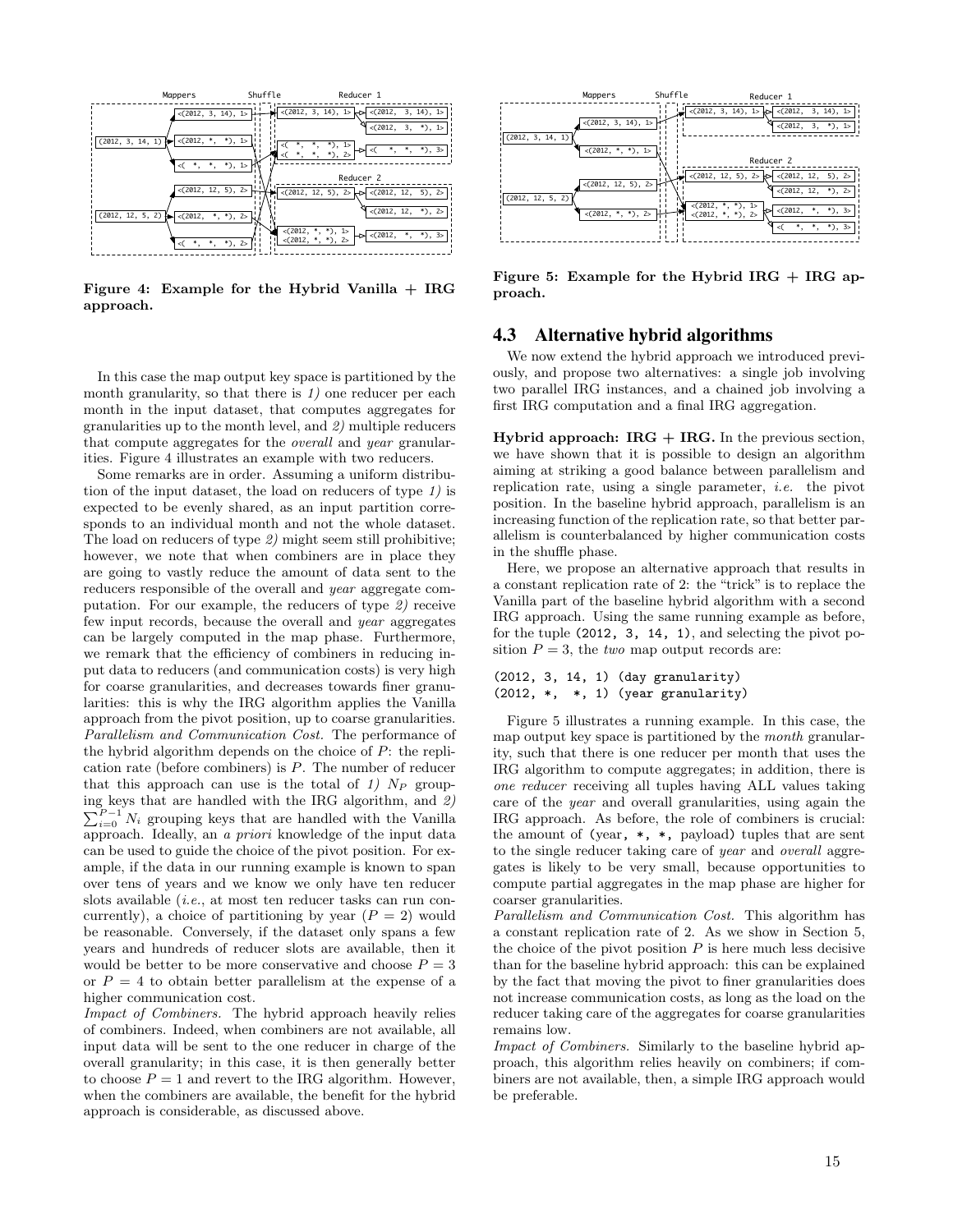Chained IRG. It is possible to further decrease the replication rate and hence the communication costs of computing ROLLUP aggregates by adopting a multi-round approach composed of two chained MapReduce jobs. In this case, the first job pre-aggregates results up to the pivot position *P* using the IRG algorithm; the second job uses partial aggregates from the first job to produce – on a single reducer – the final aggregate result, again using IRG. We note here that a similar observation, albeit for computing matrix multiplication, is also discussed in detail in [4].

*Parallelism and Communication Cost.* The parallelism of the first MapReduce job is determined by the amount *N<sup>P</sup>* of grouping keys at the pivot position; the second MapReduce job, has a single reducer. However, the input size of the second job is likely to be orders of magnitude smaller than the first one, so that the runtime of the reduce phase of the second job – unless the pivot position puts too much effort on the second job – is generally negligible. The fact that the second reducer operates on a very small amount of input, results in a replication rate very close to 1.

The main drawback of the chained approach is due to job scheduling strategies: if jobs are scheduled in a system with idle resources, as we show in Section 5, the chained IRG algorithm results in the smallest runtime. However, in a loaded system, the second (and in general very small) MapReduce job could be scheduled later, resulting in artificiously large delays between job submission and its execution.

*Impact of Combiners.* This approach does not rely heavily on combiners *per se*. However, it requires the aggregation function to be algebraic in order to make it possible for the second MapReduce job to re-use partial results.

#### 5. EXPERIMENTAL EVALUATION

We now proceed with an experimental approach to study the performance of the algorithms we discussed in this work. We use two main metrics: *runtime* – *i.e.* job execution time – and *total amount of work*, *i.e.* the sum of individual task execution times. Runtime is relevant on idle systems, in which job scheduling does not interfere with execution times; total amount of work is instead an important metric to study in heavily loaded systems where spare resources could be assigned to other pending jobs.

#### 5.1 Experimental Setup

Our experimental evaluation is done on a Hadoop cluster of 20 slave machines (8GB RAM and a 4-core CPU) with 2 map and 1 reduce slot each. The HDFS block size is set to 128MB. All results shown in the following are the average of 5 runs: the standard deviation is smaller than 2.5%, hence – for the sake of readability – we omit error bars from our figures.

We compare the five approaches described in Section 4: baseline algorithms (Vanilla, IRG, Hybrid Vanilla  $+$  IRG) and alternative hybrid approaches (Hybrid IRG + IRG Chained IRG). We evaluate a single ROLLUP aggregation job over (*overall*, *year*, *month*, *day*, *hour*, *minute*, *second*) that uses the SUM aggregate function which, being algrebraic, can benefit from combiners. Our input dataset is a synthetic log-trace representing historical traffic measurements taken by an Internet Service Provider (ISP): each record in our log has *1)* a time-stamp expressed in (*year*,

*month*, *day*, *hour*, *minute*, *second*); and *2)* a number representing the payload (e.g. number of bytes sent or received



Figure 6: Impact of combiners on runtime for the Vanilla approach.

over the ISP network). The time-stamp is generated uniformly at random within a variable number of years (where not otherwise specified, the default is 40 years). The payload is a uniformly random positive integer. Overall, our dataset comprises 1.5 billion binary tuples of size 32 bytes each, packed in a SequenceFile [20].

#### 5.2 Results

This section presents a range of results we obtained in our experiments. Before delving into a comparative study of all the approaches outlined above, we first focus on studying the impact of combiners on the performance of the Vanilla approach. Then, we move to a detailed analysis of runtime and amount of work for baseline algorithms (Vanilla, IRG, and Hybrid), and we conclude with an overview to outline merits and drawbacks of alternative hybrid approaches.

The role of combiners. Figure 6 illustrates a break-down of the runtime for computing the ROLLUP aggregate on our dataset, showing the time a job spend in the various phases of a MapReduce computation. Clearly, combiners play an important role for the Vanilla approach: they are beneficial in the shuffle and reduce phases. When combiners cannot be used (e.g. because the aggregation function is not algebraic), the IRG algorithm outperforms the Vanilla approach. With combiners enabled, the IRG algorithm is slower (larger runtimes) than the Vanilla approach: this can be explained by the lack of parallelism that characterizes IRG, wherein a single reducer is used as opposed to 20 reducers for the Vanilla algorithm. Note that, in the following experiments, combiners are systematically enabled. Finally, Figure 6 confirms that the IRG approach moves algorithmic complexity from the map phase to the reduce phase.

**Baseline algorithms.** In Figure  $7(a)$  we compare the runtime of Vanilla, IRG, and the hybrid Vanilla + IRG approach. In our experiments we study the impact of the pivot position *P*, in lights of the "nature" of the input dataset: we synthetically generate data such that they span 1, 10 and 40 years worth of traffic  $\log s$ .<sup>4</sup>

Clearly, IRG (which corresponds to  $P = 1$ ) is the slowest approach in terms of runtime. Indeed, using a single reducer incurs in prohibitive I/O overheads: the amount of data shuffled into a single reducer is too large to fit into mem-

<sup>&</sup>lt;sup>4</sup>Note that the size – in terms of number of tuples – of the input data is kept constant, irrespectively of the number of represented years.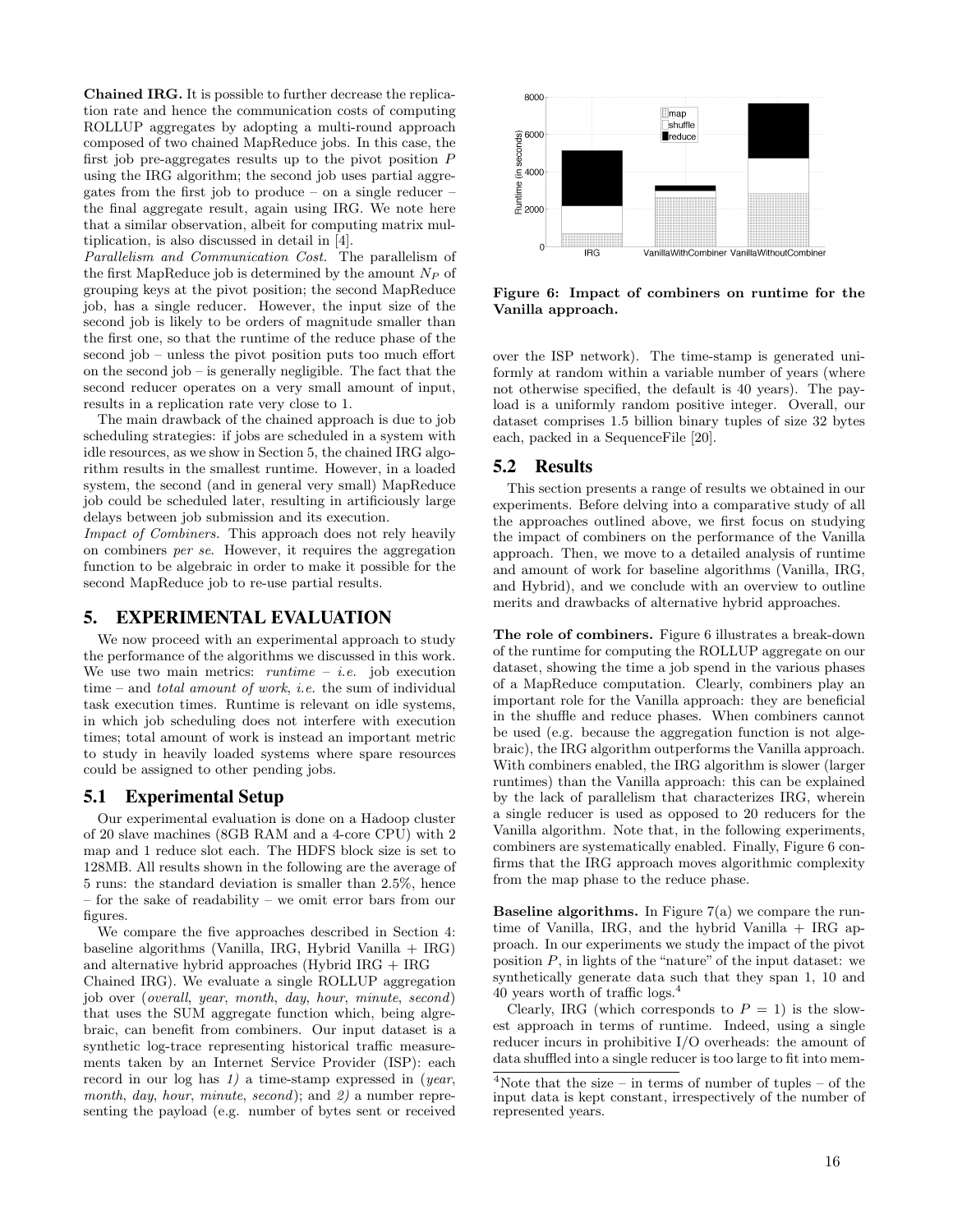

Figure 7: Comparison of baseline approaches.

ory, therefore spilling and merging operations at the reducer proceed at disk speeds. Although no redundant computations are carried out in IRG, I/O costs outweigh the savings in computations.

A hybrid approach  $(2 \le P \le 6)$  outperforms both IRG and Vanilla algorithms, with runtime as little as half that of the Vanilla approach. Communication costs make the runtime grow slowly as the pivot position moves towards finer granularities, suggesting that in doubt, it is better to position the pivot to the right (increased communication costs) rather than to the left (lack of parallelism). In our case, where a maximum of 20 reduce tasks can be scheduled at any time, our results indicate that *P* should be chosen such that *N<sup>P</sup>* is larger than the number of available reducers. As expected, experiments with data from a single year indicate that the pivot position should be placed further to the right: the hybrid approach with  $P = 2$  essentially performs as badly as the single-reducer IRG.

Now, we present our results under a different perspective: we focus on the *total amount of work* executed by a ROLLUP aggregate implemented according to our baseline algorithms. We define the total amount of work for a given job as the sum of the runtime of each of its (map and reduce) tasks. Figure 7(b) indicates that the IRG approach consumes the least amount of work. By design, IRG is built to avoid redundant work: it has minimal replication rate, and the single reducer can produce ROLLUP aggregates with a single pass over its input.

As a general remark, that applies to all baseline algorithms, we note that the total amount of work is largely determined by the map phase of our jobs. The trend is tangible as *P* moves toward finer granularities: despite communication costs (the shuffle phase, which accounts for the replication rate) do not increase much with higher values of *P* thanks to the key role of combiners, map tasks still need to materialize data on disk before it can be combined and shuffled, thus contributing to a large extent to higher amounts of work.

Alternative Hybrid Approaches. We now give a compact representation of our experimental results for variants of the Hybrid approach we introduce in this work. Figure 8 offers a comparison, in terms of job runtime, of the Hybrid Vanilla  $+$  IRG approach to the Hybrid IRG  $+$  IRG and the Chained IRG algorithms. For the sake of readability, we omit from the figure experiments corresponding to  $P = 1$ 

and  $P = 7$ .

Figure 8 shows that the job runtime of the Hybrid Vanilla + IRG algorithm is sensitive to the choice of the pivot position *P*. Despite the use of combiners, the Vanilla "component" of the hybrid algorithm largely determines the job runtime, as discussed above. The  $IRG + IRG$  hybrid algorithm obtains lower job runtime and is less sensitive to the pivot position, albeit  $3 \leq P \leq 5$  constitutes an ideal range in which to place the pivot. The best performance in terms of runtime is achieved by the Chained IRG approach: in this case, the amount of data shuffled through the network (aggregated over each individual job of the chain) is smaller than what can be achieved by a single MapReduce job. We further observe that placing *P* towards finer granularities contributes to small job runtime: once an appropriate level of parallelism can be achieved in the first job of the chain, the computation cost of the second job in the chain is negligible, and the total amount of work (not shown here due to space limitations) is almost constant and extremely close to the one for IRG.

We can now summarize our findings as follows:

- All the approaches that we examined greatly benefit from the, fortunately common, property that aggregation functions are algebraic and therefore enable combiners and re-using partial results. If this is not the case, approaches based on the IRG algorithm are preferable.
- *•* If total amount of work is the metric to optimize, IRG is the best solution because it minimizes redundant work. If low latency is also required, hybrid approaches offer a good trade-off, provided that the pivot position *P* is chosen appropriately.
- *•* Our alternative hybrid approaches are the best performing solutions; both are very resilient to bad choices of the *P* pivot position, which can therefore be chosen with a very rough a-priori knowledge of the input dataset. Chained IRG provides the best results due to its minimal communication costs. However, chained jobs may suffer from bad scheduling decisions in a heavily loaded cluster, as the second job in the chain may "starve" due to large jobs being scheduled first. The literature on MapReduce scheduling offers solutions to this problem [18].